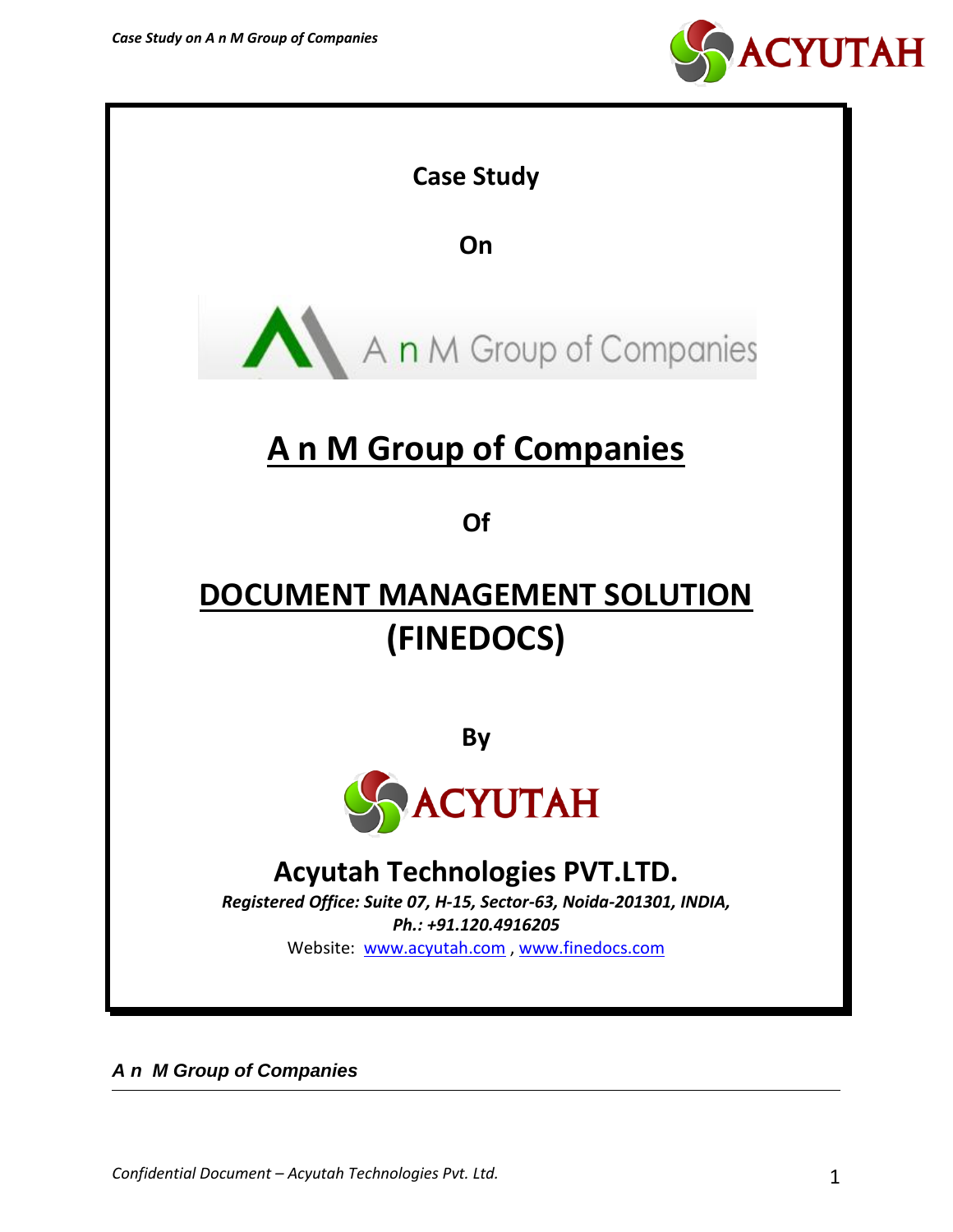

*The AnM Group of companies started in the name of AnM Metals L.L.C., Dubai. With the objective of unifying the trade expertise together with a team of young & dynamic professionals, a platform for creation of the A n M Group of Companies was initiated.*

### *Business Pain Areas of A n M Group of Companies*

*Before Acyutah Technologies & A n M Group of companies entered into the business alliance for IT initiatives of A n M Group of companies for Document Management System (DMS), company was managing all their day to day business documents manually. Being into trading business, company had to deal with lots of documents in physical/electronic form in their system with the help of dedicated Documentation Department.*

*Company is using ERP solution called 'ORION' to streamline their operations across every department in the whole organization. Copy of crucial business documents like Sales & purchase orders were printed from the transactional ERP system & stored in the dedicated store room for future reference. This existing way of managing business documents brings lots of bottlenecks from operational point of view, few of which are mentioned below:*

- *When crucial business documents needs to be referred to, the company was retrieving them manually from the record room. This is time consuming, which was affecting company's operational efficiency in the competitive business environment.*
- *Company was facing immense competition on the front of customer satisfaction. Delay in responding customer query due to time taking manual retrieval of the documents from the record room was a major pain area.*
- *The printouts of the crucial business documents like sales & purchase orders were taken from the transactional ERP system followed by filling and storing*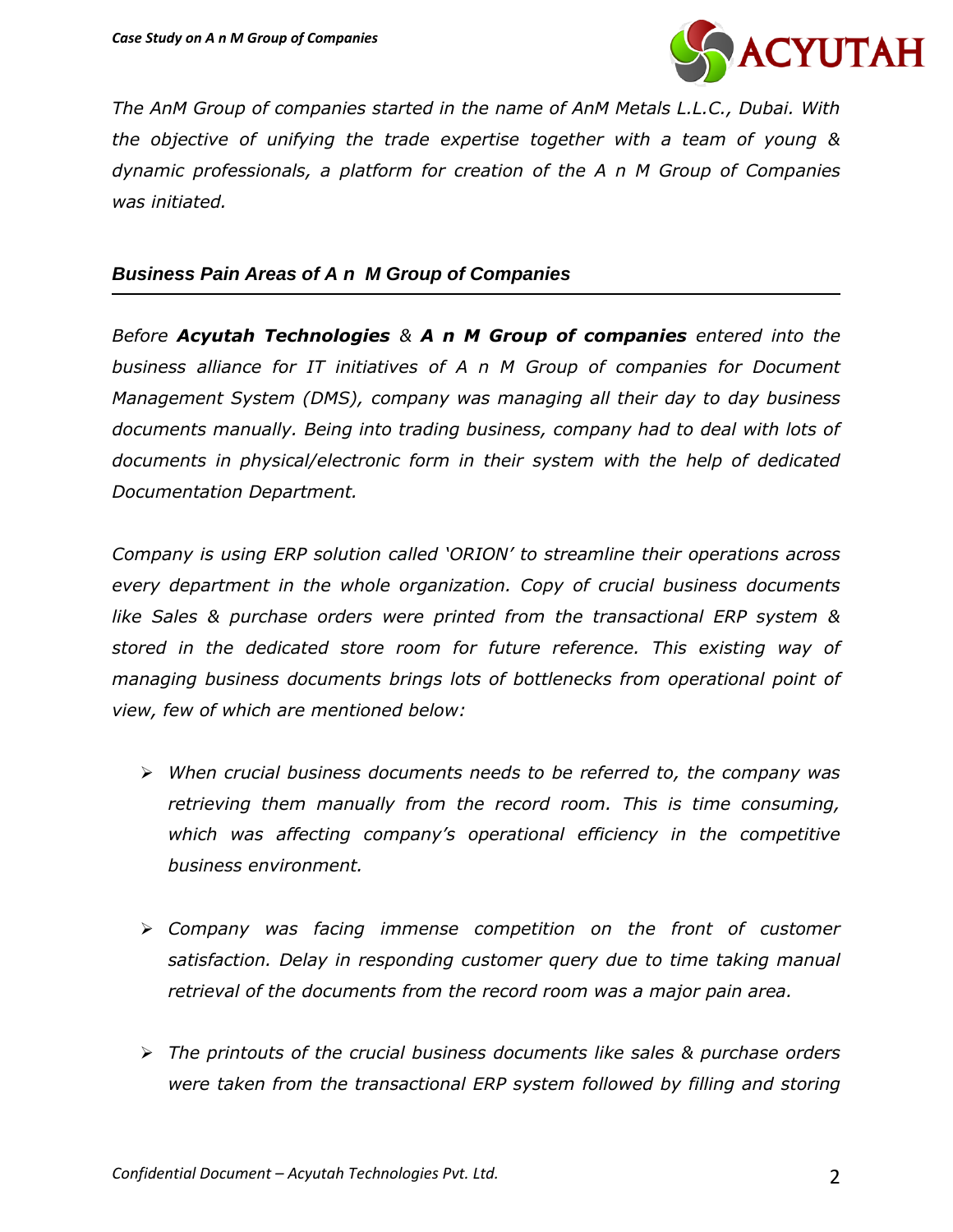

*the same in the record room. This was a cost to the company in the era of competition & globalization.*

 *Storing crucial business document in a record room & prevent them from any security threat was a major challenge for the company.* 

# *Why did A n M Group of Companies chose Acyutah Technologies*

A n M Group of companies was looking for a Business Solution, which could streamline the organization wide complete process along with managing their dayto-day critical business documents and information. Business documents were managed manually before.

## *The mission critical factors for the organization:*

- *1. Increase the productivity of the documentation department*
- *2. Reduction in the cost of storage space and resources;*
- *3. Increase in customer loyalty*
- *4. Better customer service.*
- *5. Timely & quality implementation of the software*

*They were looking for a consulting organization, which can provide a complete IT solution and not just a standard Document Management System for managing organization wide business documents. Their primary need was to streamline the whole process, which should help to reduce the cost and increase the operational efficiency, along with digitization and automation of the business documents & information.*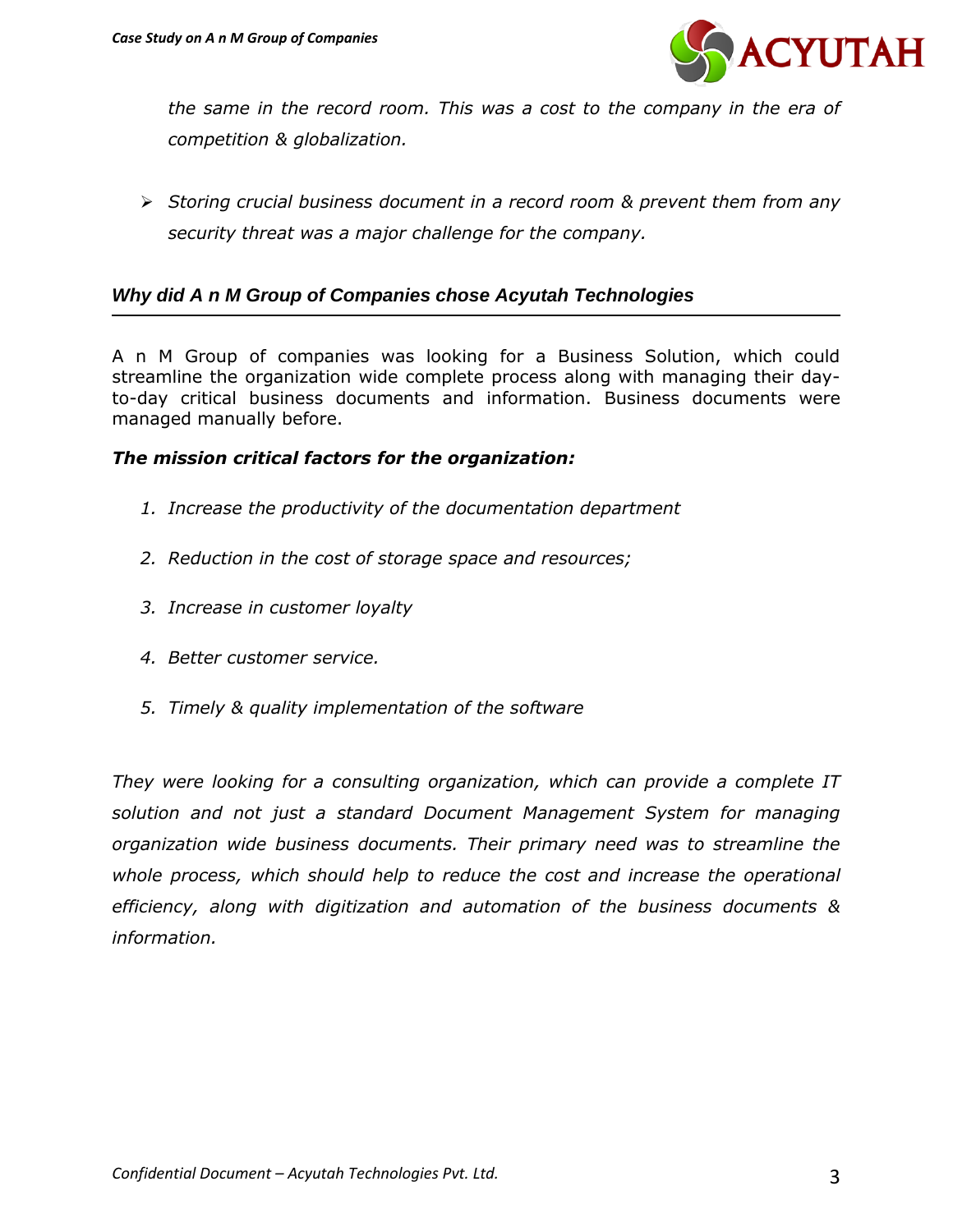

*Also, timely & quality implementation of the software deliverables was mission critical for the company. They were looking for a company, which must adhere to mutually agreed upon deadlines strictly, so far deliverables are concerned*

*Therefore after extensive evaluation of many solutions, they chose Acyutah Technologies's FineDocs- Document Management System for its flexibility and scalability in general & its unique integration capabilities in particular.* 

## *Proposed Solution to A n M Group of Companies*

*The objective of the project was to place high quality, secured & efficient Document Management & Archival System - FineDocs at A n M group of companies to enhance service delivery & improve operational efficiency in a highly integrated and scalable software environment.*

#### *Main highlights of the project:*

#### *Seamless integration of FineDocs & Existing ERP System:*

- *In Integrated system, organization is generating business documents like Sales & Purchase Orders in their ERP system.*
- *Acyutah Technologies with the help of FineDocs Auto Upload Service, has given functionality of auto indexing the same documents & store it into the FineDocs system automatically.*
- *Storage/Folder hierarchy is governed by the auto indexing of the documents at the back end. Documents gets uploaded & stored in a particular folder in the FineDocs system based on the indexing values configured.*
- *Through auto indexing organization doesn't have to manually store the documents into the FineDocs system. Every thing is currently being managed automatically.*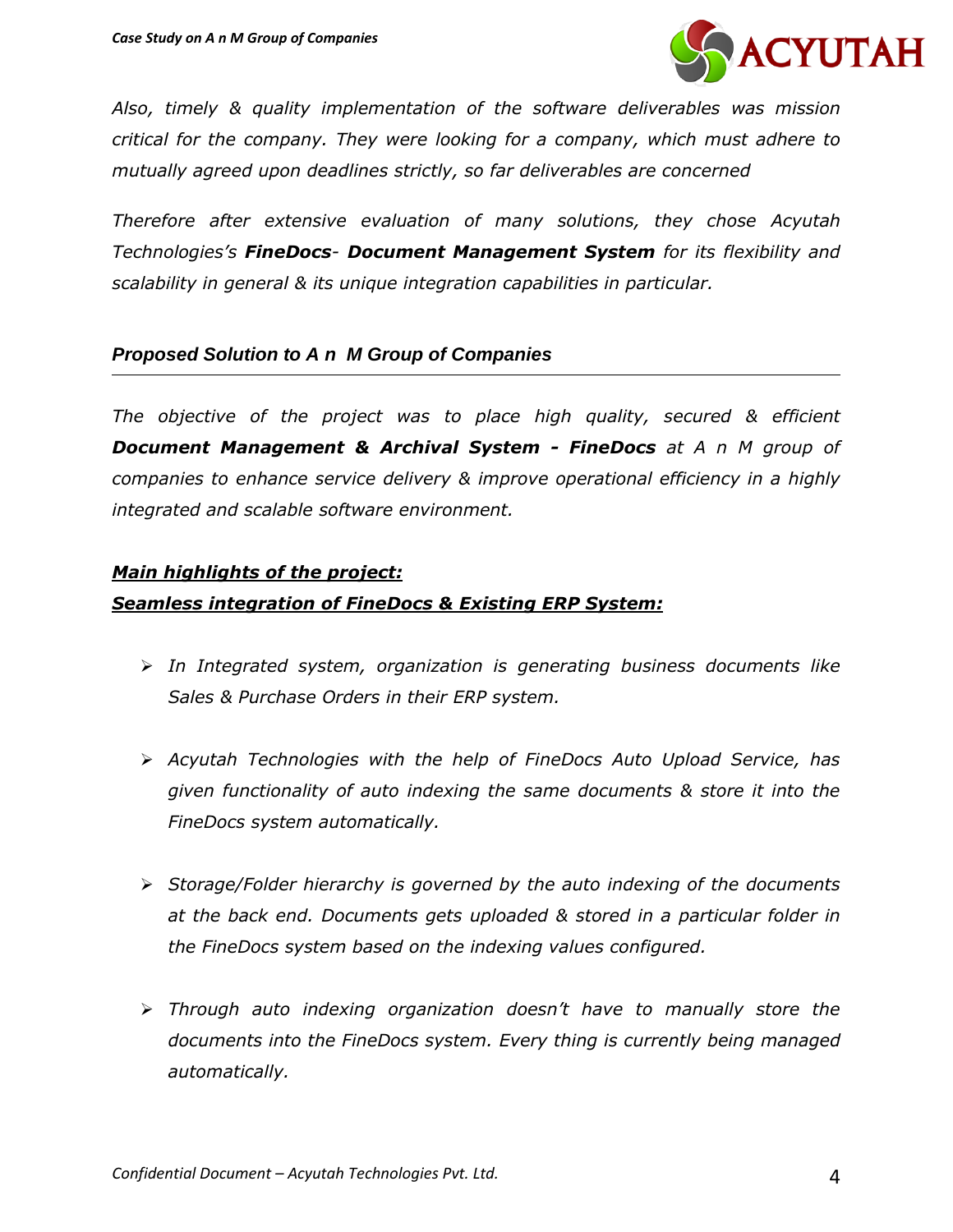

### *Seamless integration of FineDocs & Web Portal:*

- *Stakeholders like customers, Sales Agents, Suppliers & Purchase Agents are able to have access to the relevant documents in FineDocs system through company's web site itself.*
- *They simply visit the web portal of the organization & based on the rights assigned to them by the organization they can access the documents.*



# *Business Impact/ Results/ ROI to A n M Group of Companies*

*Implementation of the proposed Document Management Solution (DMS) brings major benefits to A n M Group of Companies, some of which are mentioned below:*

## *Existing ERP system & FineDocs integration*